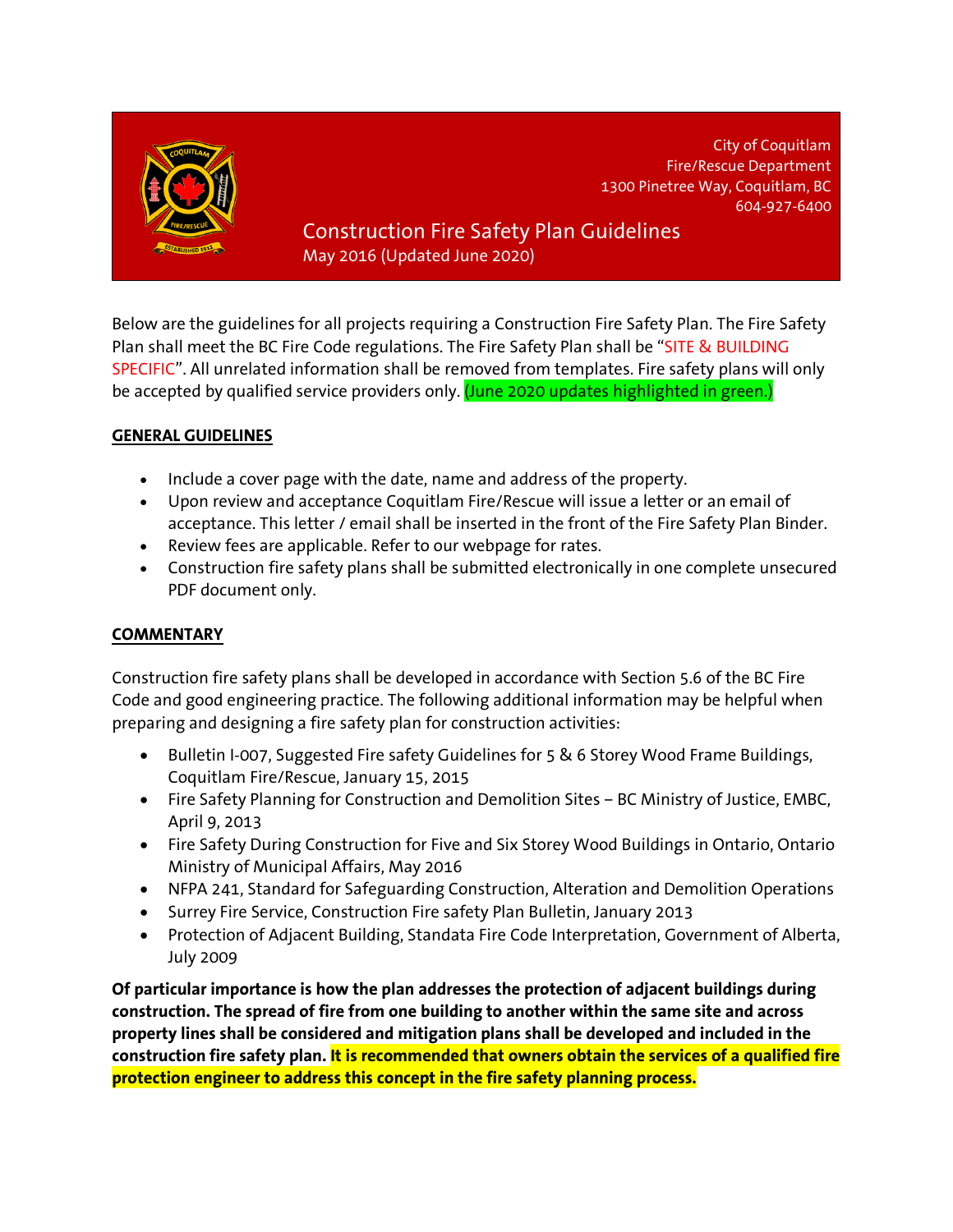## **CONTENT & LAYOUT**

**Content shall be site and building specific. Do not include information that is not relevant to the project. Typical information that should be included under each part of the plan is listed below.**

**TABLE OF CONTENTS** – Include a table of contents.

#### **FIRE DEPARTMENT INFORMATION**

- APPOINTMENT OF THE SUPERVISORY STAFF Fire Safety & Deputy Fire Safety Director
- EMERGENCY CONTACTS Project manager, superintendent and security contact information
- BUILDING DESCRIPTION Year of construction, type of construction, occupancy, etc.
- ELECTRICAL DISCONNECT LOCATION
- EXITING All stairways shall be numbered or designated by numeric, alphabetical and or by the compass direction.
- FIRE DEPARTMENT ACCESS ROUTES Primary / secondary.
- FIRE DEPARTMENT CONNECTION Describe what the FDC serves.
- FIRE HYDRANT LOCATIONS Public/ private.
- GAS SHUT-OFF LOCATION
- HAZARDS All hazards shall be identified. If the hazard has a UN # it shall be included with the hazard.
- SPRINKLER SYSTEM DESCRIPTION / LOCATION
- STANDPIPE & HOSE SYSTEM DESCRIPTION / LOCATION
- WATER SHUT-OFF LOCATION

**SITE PLAN** - All drawings shall be 11 X 17 inch coloured drawings in landscape format. Indicate locations of: fire hydrant, fire department access route, access gates, fire department connections, first-aid station, crane base, fencing, etc. Site plans shall be oriented so that the north direction is always the top of the page.

**FLOOR PLANS** - All drawings shall be 11 X 17 inch coloured drawings in landscape format. Indicate locations of: fire extinguishers, standpipe & hose connections, fire warning devices, etc. Floor plans shall be oriented so that the north direction is always the top of the page.

**PART 1 – OBJECTIVES OF THE FIRE SAFETY PLAN** - As per BC Fire Code Division B, Part 2, Section 5.6, meet requirements of the BC Fire Code.

## **PART 2 – FIRE SAFETY DIRECTOR & DEPUTY FIRE SAFETY DIRECTOR RESPONSIBILITIES**

- Shall be site specific and include the training of supervisory staff and fire drills.
- Protection of adjacent buildings. This may include a referenced report from a qualified professional.
- Security and hoarding of site.
- Access route for fire-fighting.
- Standpipe & hose systems.
- Hot works requirements including permits.
- Temporary heating equipment safety.